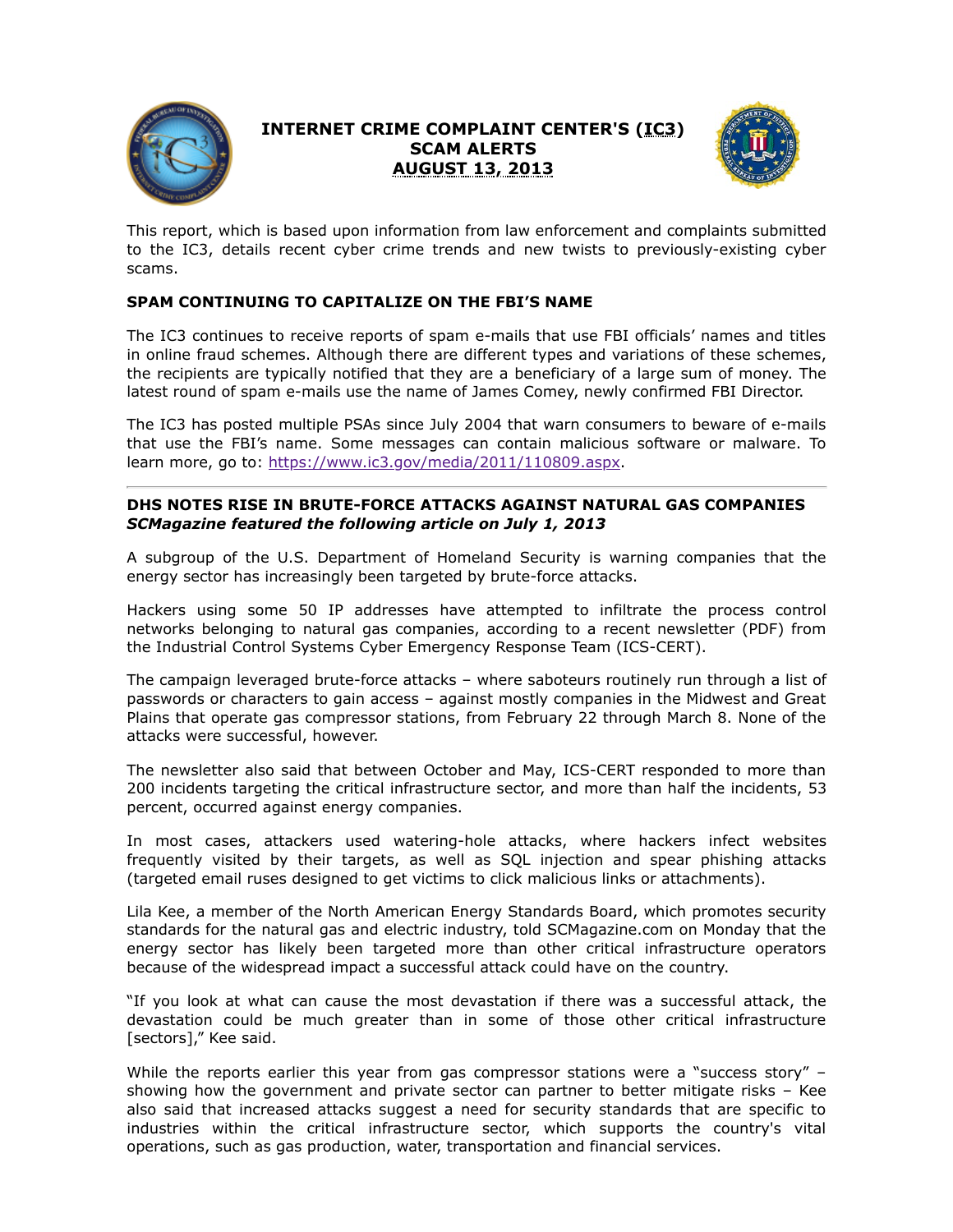"We want to be able to respond to attacks as quickly as possible, but we also want to make sure we put measures in place to prevent these attacks," Kee said, adding that standards that are "very specific to the wholesale electric industry" were necessary to thwart future campaigns.

## **ATTACKERS USE SKYPE, OTHER IM APPS TO SPREAD LIFTOH TROJAN** *SC Magazine featured the following article on June 1, 2013*

Users receiving shortened URLs in Skype instant messages, or similar IM platforms, should be wary of a new trojan, called Liftoh.

So far, it has primarily infected users in Latin America, said Rodrigo Calvo, a researcher at Symantec.

When targeted, victims receive a message in Spanish containing a shortened URL. The messages appear as if they are coming from someone on the user's Skype contact list who is linking to a photo. If clicked, the link redirects users to 4shared.com, which is hosting a URL, which initiates a weaponized zip file containing Liftoh. The trojan is capable of downloading additional malware.

The malicious URLs have been clicked on more than 170,000 times, according to Symantec.

#### **NEWLY LAUNCHED UNDERGROUND MARKET SERVICE HARVESTS MOBILE PHONE NUMBERS ON DEMAND** *Webroot.com featured the following article on July 4, 2013*

In May of 2012, we highlighted the increasing public availability of managed SMS spam services that can send hundreds of thousands of SMS messages across multiple verticals. These services are assisted through the use of proprietary or **publicly obtainable phone number harvesting and verifying DIY applications.**

In this post, I'll profile one of the most recently advertised managed mobile phone number harvesting service which allows full customization of the harvesting criteria based on the specific requirements of the customer.

More details:

#### **Sample screenshot representing the way the harvested data could be presented:**

|                | B<br>А  |                                            |                         |  |
|----------------|---------|--------------------------------------------|-------------------------|--|
|                | 7929    | ОАО "Мегафон" Столичный филиал             | Москва                  |  |
| $\overline{2}$ | 7911    | ОАО "Мобильные Телесистемы"                | Санкт-Петербург         |  |
| 3              | 7911    | ОАО "Мобильные Телесистемы"                | Калининградская область |  |
| 4              | 7902    | ЗАО "Ярославль-GSM"                        | Ярославская область     |  |
| 5              | 7911    | ОАО "Мобильные Телесистемы"                | Санкт-Петербург         |  |
| 6              | 7925    | ОАО "Мегафон" Столичный филиал             | Москва                  |  |
| 7              | 7952    | ОАО "Санкт-Петербург Телеком"              | Санкт-Петербург         |  |
| 8              | 7904    | ОАО "Санкт-Петербург Телеком"              | Санкт-Петербург         |  |
| 9              | 7910    | ОАО "Мобильные Телесистемы"                | Москва                  |  |
|                | 10 7916 | ОАО "Мобильные Телесистемы"                | Москва                  |  |
|                | 11 7917 | ОАО "Мобильные Телесистемы"                | Москва                  |  |
|                | 12 7961 | ОАО "Вымпел-Коммуникации"                  | Ярославская область     |  |
|                | 13 7915 | ОАО "Мобильные Телесистемы"                | Ярославская область     |  |
|                | 14 7927 | ОАО "Мегафон" Поволжский филиал            | Республика Татарстан    |  |
|                | 15 7987 | ОАО "Мобильные Телесистемы"                | Чувашская Республика    |  |
|                | 16 7953 | ОАО "Санкт-Петербург Телеком" Петрозаводск | Республика Карелия      |  |
|                | 17 7910 | ОАО "Мобильные Телесистемы"                | Ярославская область     |  |
|                | 18 7902 | ЗАО "Ярославль-GSM"                        | Ярославская область     |  |
|                | 19 7937 | ОАО "Мегафон" Поволжский филиал            | Республика Башкортостан |  |
|                | 20 7911 | ОАО "Мобильные Телесистемы"                | Санкт-Петербург         |  |
|                | 21 7910 | ОАО "Мобильные Телесистемы"                | Ярославская область     |  |
|                | 22 7915 | ОАО "Мобильные Телесистемы"                | Ярославская область     |  |
|                | 23 7985 | ОАО "Мобильные Телесистемы"                | Москва                  |  |
|                | 24 7950 | ОАО "Санкт-Петербург Телеком"              | Санкт-Петербург         |  |
|                | 25 7927 | ОАО "Мегафон" Поволжский филиал            | Республика Башкортостан |  |

**The default harvesting criteria consists of the following options:** - user ID on the Web site from where the mobile phone number was originally harvested - name/nickname - city -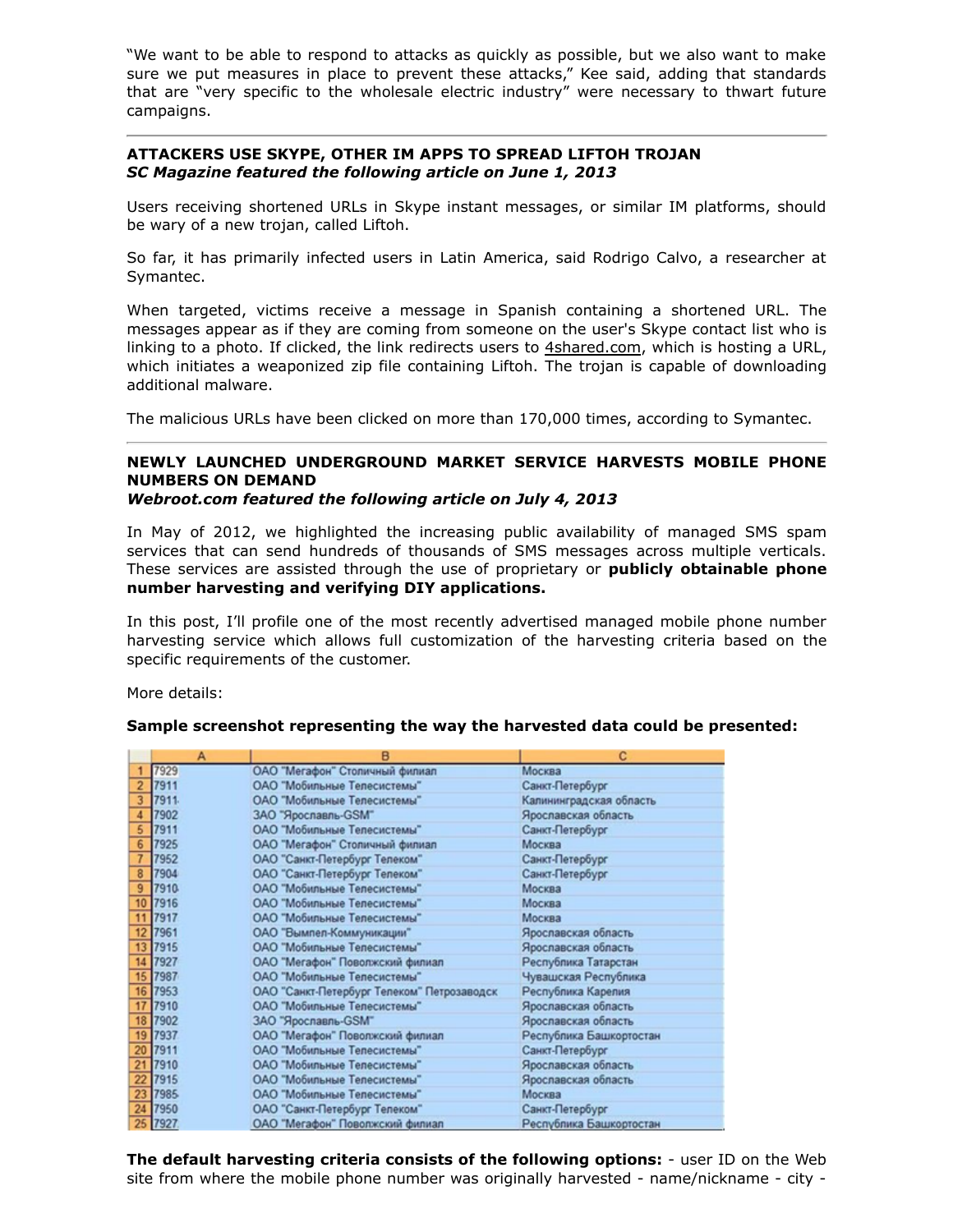education background - work position - contact details (as provided) - ICQ and Skype

**Custom harvesting capabilities:** - harvesting based on regions, cities, type of companies or E-shops - age, sex, interests, work positions - 100% custom harvesting based on a potential customer's preferences

It's worth emphasizing on the fact that the service explicitly points out the time frame required for the harvesting to take place: - from a 1000 to 35,000 harvested phone numbers based on criteria - 1 to 12 hours - from 50,000 harvested numbers and more based on criteria – 72 to 86 hours

The accepted payment method is WebMoney. Next to the actual harvesting of mobile phone numbers on demand, the vendor is also 'vertically integrating' within the marketplace by also offering phone number verification services as well as actual SMS spamming/SMS based TDoS (telephony denial of service attack) services.

We expect to continue observing an increase in vendors offering cybercrime-as-a-service solutions with vertical market integration in mind, in an attempt by the cybercriminals operating them to occupy an even bigger market share within the TDoS and the SMS spam market segments.

## **STYX EXPLOIT PACK: DOMO ARIGATO, PC ROBOTO** *Krebsonsecurity.com featured the following article on July 08, 2013*

Not long ago, miscreants who wanted to buy an exploit kit  $-$  automated software that helps booby-trap hacked sites to deploy malicious code – had to be fairly well-connected, or at least have access to semi-private underground forums. These days, some exploit kit makers are brazenly advertising and offering their services out in the open, marketing their wares as browser vulnerability "stress-test platforms."



Styx Pack victims, by browser and OS version

Aptly named after the river in Greek mythology that separates mere mortals from the underworld, the **Styx** exploit pack is a high-end software package that is made for the underground but marketed and serviced at the public styx-crypt[dot]com. The purveyors of this malware-as-a-service also have made a 24 hour virtual help desk available to paying customers.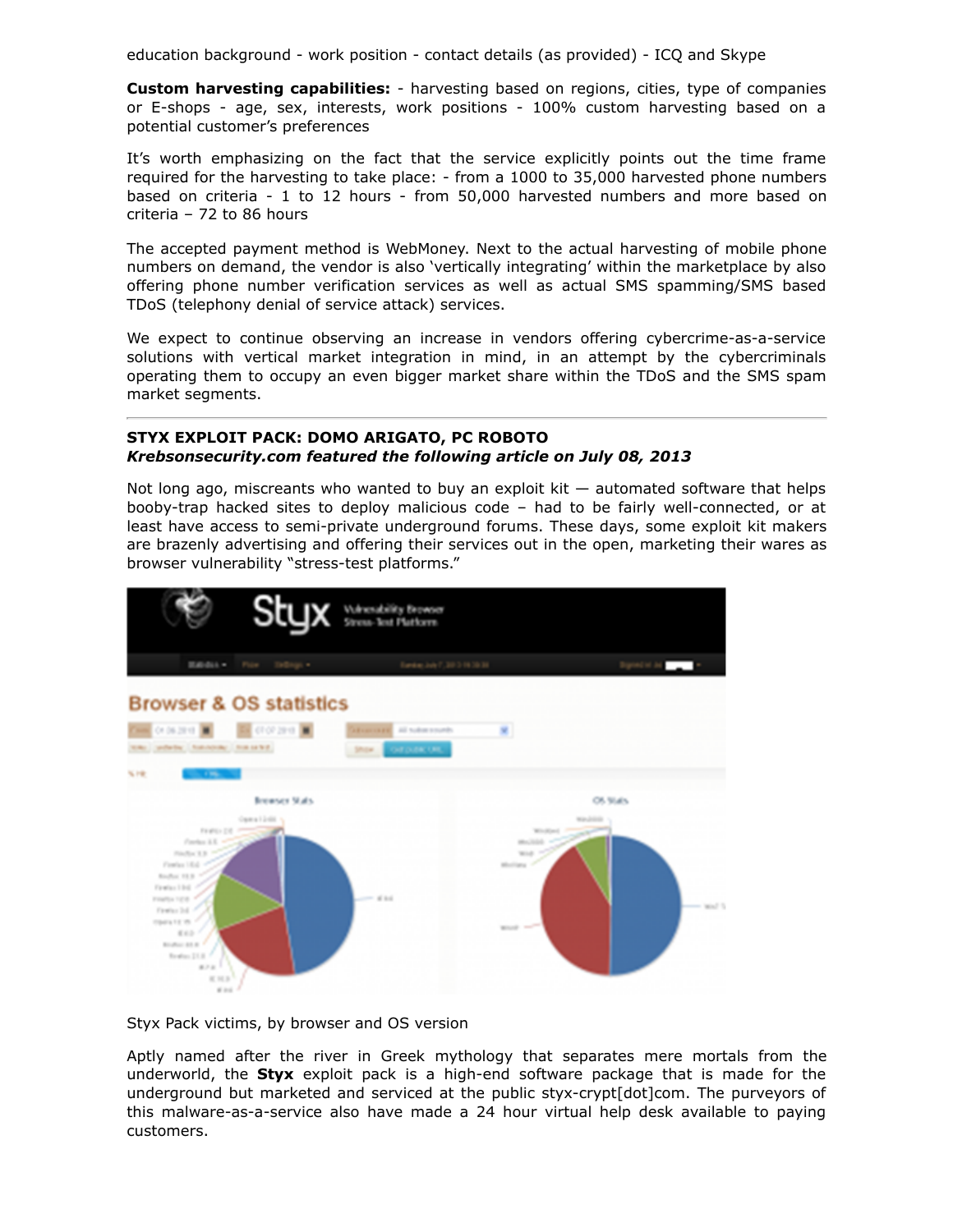Styx customers might expect such niceties for the **\$3,000 price tag that accompanies this kit**. A source with access to one Styx kit exploit panel that was apparently licensed by a team of bad guys shared a glimpse into their operations and the workings of this relatively slick crimeware offering.

The Styx panel I examined is set up for use by a dozen separate user accounts, each of which appears to be leveraging the pack to load malware components that target different moneymaking schemes. The account named "admin," for example, is spreading an executable file that tries to install the Reveton ransomware.

Other user accounts appear to be targeting victims in specific countries. For example, the user accounts "IT" and "IT2" are pushing variants of the ZeuS banking trojan, and according to this Styx panel's statistics page, Italy was by far the largest source of traffic to the malicious domains used by these two accounts. Additional apparently country-focused accounts included "NL," AUSS," and "Adultamer" ("amer" is a derisive Russian slur used to describe Americans).

| <b>Styx</b> Waterstold Platform                                                                                                                                                                                                    |                                                                                                                                                                        |                                                                                                                                                                                                                     |                                                                                                                                                   |                                                                                                                                                    |  |  |  |  |
|------------------------------------------------------------------------------------------------------------------------------------------------------------------------------------------------------------------------------------|------------------------------------------------------------------------------------------------------------------------------------------------------------------------|---------------------------------------------------------------------------------------------------------------------------------------------------------------------------------------------------------------------|---------------------------------------------------------------------------------------------------------------------------------------------------|----------------------------------------------------------------------------------------------------------------------------------------------------|--|--|--|--|
| Editors Fox: Billings                                                                                                                                                                                                              |                                                                                                                                                                        | Estates, Jan 4, 2011 6:013                                                                                                                                                                                          |                                                                                                                                                   | Topact (CA)                                                                                                                                        |  |  |  |  |
| <b>Files</b><br>CAD                                                                                                                                                                                                                | $\mathbf{r}$                                                                                                                                                           |                                                                                                                                                                                                                     |                                                                                                                                                   |                                                                                                                                                    |  |  |  |  |
| <b>Outrast the TTT cre</b><br><b>FOARDE THIS</b><br>Mild Assis<br>de Matrid le lind (1674) Month Mad 1970.<br>Kipillowskied, OS 47,332 (3 13) 631<br><b>Bulue</b> NOC<br><b>第</b> 100 单<br><b>Updated</b><br>Boss.<br><b>Vacao</b> | Cultural The 750C cm<br><b>MILA RIAN</b><br>talked Chadrol<br><b>Bast spieler</b><br><b>University Of</b><br>Balan, 6040<br>Department for<br>$1/2$ and $3$<br>Condit. | <b>PRESIDE SAT.</b> Capital Chester strucks<br>dist is<br>Tropin Nortal ZNR AGE<br>Auto<br><b><i>SHOULDWOLDED</i></b><br><b>NECONS EXEANS TO</b><br><b>ROMAN</b><br>FIRST MAIN BROOK<br>rusacal C Pours To Ininutes | $\pi$<br>CURSIETTE (CAS. DILLIN).<br><b>MIA NAK</b><br>auto 500 ml<br><b>Uplember Cd</b><br>Brattan, NOA1<br><b>TipOcaci Rat</b><br><b>Income</b> | PRESS STEE CUSH Cheese roads<br><b><i>Prilay Entrance</i></b><br>Auto<br>3069<br>Tropies, Spry World Ziesto<br>Preside Mateure detected<br>D'INCO. |  |  |  |  |
| NL                                                                                                                                                                                                                                 | admin                                                                                                                                                                  |                                                                                                                                                                                                                     |                                                                                                                                                   |                                                                                                                                                    |  |  |  |  |

ZeuS Trojan variants targeted at Italian victims were detected by fewer than 5 out 17 antivirus tools. An exploit kit — also called an "exploit pack" (Styx is marketed as "Styx Pack") is a software toolkit that gets injected into hacked or malicious sites, allowing the attacker to foist a kitchen sink full of browser exploits on visitors. Those visiting such sites with outdated browser plugins may have malware silently installed.

Unlike other kits, Styx doesn't give a detailed breakdown of the exploits used in the panel. Rather, the panel I looked at referred to its bundled exploits by simple two-digit numbers. This particular Styx installation used just four browser exploits, all but one of which targets recent vulnerabilities in Java. The kit referred to each exploit merely by the numbers 11, 12, 13 and 32.

According to the considerable legwork done by Kafeine, a security blogger who digs deeply into exploit kit activity, Styx Kit exploit #11 is likely to be CVE-2013-1493, a critical flaw in a Java browser plugin that Java maker **Oracle** fixed with an emergency patch in March 2013. Exploit 12 is almost certainly CVE-2013-2423, another critical Java bug that Oracle patched in April 2013. In an instant message chat, Kafeine says exploit #13 is probably CVE-2013- 0422, a critical Java vulnerability that was patched in January 2013. The final exploit used by the kit I examined, number 32, maps to CVE-2011-3402, the same Microsoft Windows font flaw exploited by the Duqu Trojan.

The Styx stats page reports that the hacked and malicious sites used by this kit have been able to infect roughly one out of every 10 users who visited the sites. This particular Styx